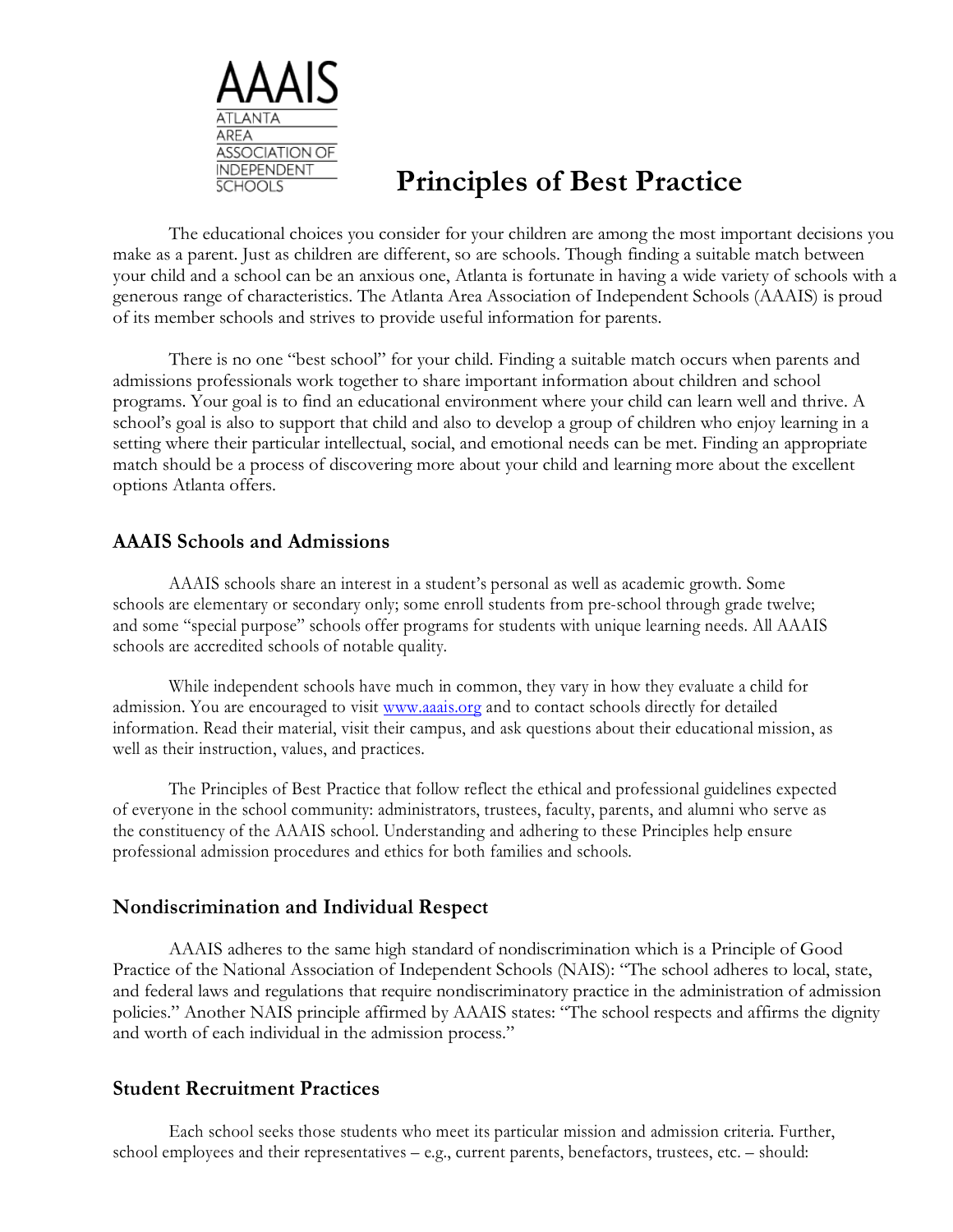- Communicate the school's mission and admission criteria through objective advertisements, recruitment materials, open houses, interviews, etc.
- Speak accurately, comprehensively, and proudly about their own school, but refrain from alleging weaknesses or problems in other schools.
- Avoid using undue influence in recruiting students.
- Refrain from asking applicants or their parents to designate a certain school as their first choice, which applies undue pressure on families.

## **Visitation & Preliminary Discussions**

AAAIS recognizes the rights of currently enrolled students or parents to visit and consider other schools without notifying the present school. Initial inquiries should be made to the potential new school's Director of Admission.

## **Communication of Admissions Policies**

A school's Director of Admission is responsible, in conjunction with the Head of School, for establishing admissions policies to its constituents (trustees, administrators, staff, faculty, parents, alumni, and friends of the school) and for making clear to all applicants details of the admissions procedure, dates, and related costs of applying to and attending the school.

## **Financial Aid Policies**

Each candidate for admission will be required to give adequate documentation of family financial resources in order to be considered for financial aid. All financial awards are based only on need. AAAIS schools prohibit the use of scholarships for academic, athletic, or artistic merit or talent as recruitment tools. Financial aid applicants will be notified in writing no sooner than the time of parent notification of admission status. Financial aid applications are confidential.

## **The Submission of Information**

The applicant and his/her family will:

- Provide truthful and complete information regarding academic performance, conduct, and reasons for leaving another school.
- Agree to notify the school of significant changes that occur in academic and conduct performance after the application has been submitted and/or after the applicant has been accepted.

The school reserves the right to revoke the applicant's acceptance if inaccurate information is given or information is omitted.

## **Transcripts & Confidentiality**

AAAIS schools will:

- Upon written request and as promptly as possible, send a transcript (or its equivalent) and other pertinent information to another school to which a student has applied.
- Require an official transcript (or its equivalent) from the student's present school, unless the student's immediate needs dictate otherwise.
- Take all responsible and lawful measure to maintain the confidentiality of reports and information exchanged among schools concerning students and parents.